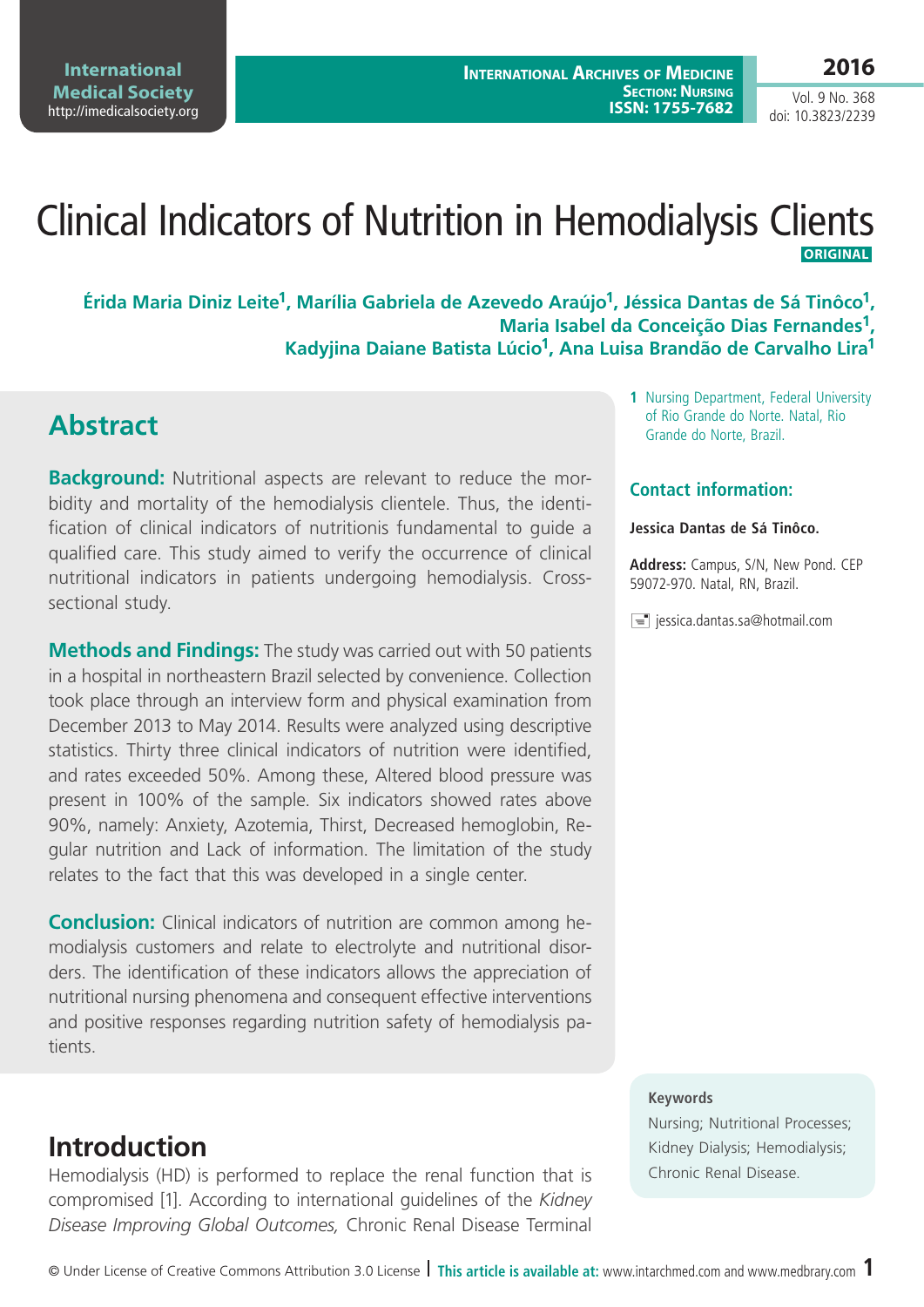**International Archives of Medicine SECTION: NURSING ISSN: 1755-7682** **2016**

Vol. 9 No. 368 doi: 10.3823/2239

requires this type of treatment when glomerular filtration rate has a value below 15 mL/min./1.73m [2].

Chronic renal disease terminal is characterized as a public health problem and a major cause of death and disability, with an estimated prevalence between 8% and 16% worldwide [2,3]. Morbidity and mortality among these patients are high [4], with a mortality rate of 48% [5].

High mortality rate present in these clients shows relation with the adequacy of dialysis and with the nutritional status of the patient [6, 7]. In this respect, during HD, toxic substances are removed from the plasma, in addition to essential components such as peptides, vitamins and glucose [1, 6]. Furthermore, there is a catabolic effect induced by the treatment, the state of uremia and metabolic acidosis that permeate kidney disease and exponentially affect the nutritional status [1, 6].

Thus, the prevalence of malnourished patients in the final stages of the disease ranges from 40% to 70% and is linked to loss of appetite, dysgeusia, impaired digestion and absorption, metabolic acidosis and emotional stress [7]. Given this reality, it is critical to clinically assess the nutritional aspects of the patient by the health team, especially by nurses. Therefore, nursing diagnoses expressed through clinical indicators are important, as they are capable of translating phenomena of interest for nursing in face of a human response to professional practice [8].

Nursing taxonomies favor the classification of phenomena, guiding the diagnostic identification of nurses. In this context, the Nutrition domain in NANDA International stands out. This includes clinical indicators that represent nutritional human responses. Thus, understanding the nutritional aspects of hemodialysis patients provides early identification of nursing problems developed by such patients favoring rapid interventions and targeted to the real needs of clients.

In this perspective, the following questions emerged: What are the clinical indicators of nutrition presented by patients undergoing hemodialysis? The objective is, therefore, to determine the prevalence of clinical indicators of nutrition in patients undergoing hemodialysis.

#### **Method**

 Cross-sectional study carried out in a dialysis unit of a university referral hospital for hemodialysis. The population consisted of 210 patients treated during the period from January 2012 to January 2013.

The sample was calculated based on the formula for finite populations, considering the level of confidence of 95% for the study ( $Z_{\infty}$  = 1.96); sampling error of 12%; and a population of 210 patients. As for the prevalence of the studied event, as no study indicating that prevalence was identified, the conservative value of 50% was taken into account. Thus, by applying these values, a sample of 50 individuals was found. The sampling procedure was carried out by convenience and was consecutive.

The inclusion criteria for the study were: being hospitalized, undergoing hemodialysis in that hospital, aged at or older than 18 year, and conscious and oriented. Exclusion criteria were: patients undergoing hemodialysis in that hospital with external service, pregnant women and patients under plasmapheresis treatment.

The instrument used was composed of an interview script and physical examination adapted to electronic format. The software developed in *Microsoft Excel 2010* offered the function *touch screen* to select the options for answers and space for typing in order to minimize errors and facilitate the flow of information to the generation of databases. Clinical indicators present in the field of Nutrition of the International NANDA were shown. Operational definitions were developed for each indicator to be measured.

The instrument was submitted to validation of content and appearance by two PhD professors specialists in nursing, nephrology and nursing diagnoses. Suggestions made were included in the ins-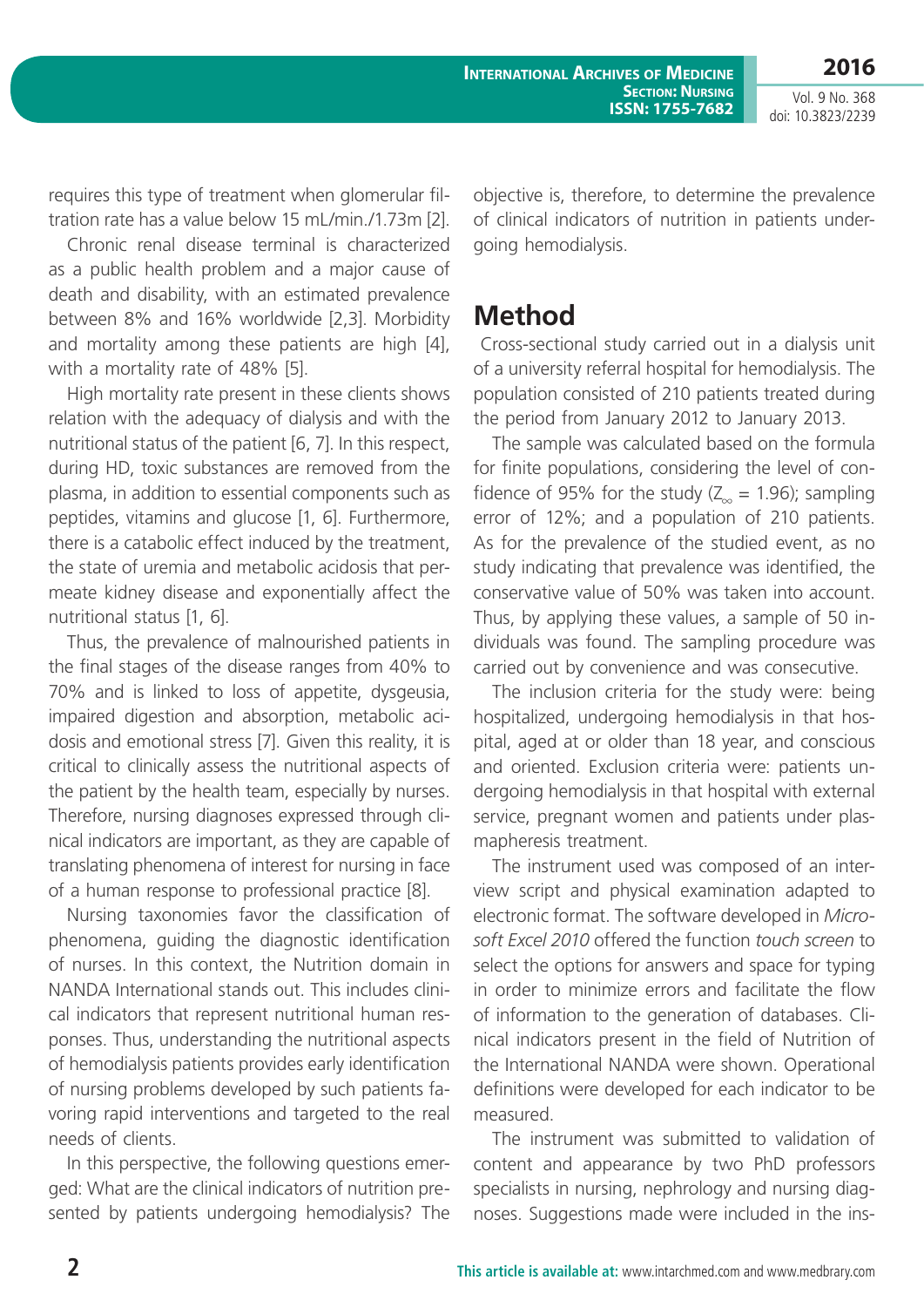Vol. 9 No. 368 doi: 10.3823/2239

**2016**

trument. They made reference to the organization of questions, as well as accessibility of the language.

The instrument was applied in form of pre-test in the dialysis unit to five patients with renal impairment and undergoing hemodialysis at the time. There was no need for change and the participants of the pre-test were included in the study sample.

Data collection took place from December 2013 to May 2014, from the beginning to end of the hemodialysis session. Data were collected by the researcher and four undergraduate Scientific Initiation Fellows and undergraduate nursing students. The students were trained in two phases: dialogued expository lecture addressing the theme under study; and training on propaedeutic techniques for physical examination from operational definitions created for each nutritional clinical indicator. Finally, the fellows were trained to operate the instrument in the digital model.

After collection, data from the instrument were gathered in order to support clinical reasoning about the presence or absence of clinical indicators. Based on this, data were compiled and processed in the program *IBM SPSS version 20.0 for Windows Statistic*, and analysis of absolute and relative frequency of clinical indicators of nutrition [nominal variables] took place. Numeric variables [demographic data] received statistical treatment of central tendency and dispersion measures. In order to verify the normal distribution of numerical variables, the Kolmogorov-Smirnov test was used, with p <0.05.

As for the ethical principles of research involving human beings, the study received favorable Opinion of the Ethics Committee of the institution responsible for research under the number 392,535 and certificate of presentation for ethical appraisal number 18710613.4.00005537. It is noteworthy that patients received the necessary explanations about the purpose and method used in this study with subsequent signing of the Informed Consent.

#### **Results**

The clientele in the study was characterized as mostly females (62%), brown-skinned (68%), religiously active (80%), 54% had a partner and 62% were retired or beneficiaries. The average age of the sample was 47.5 years ( $\pm$  14.61), with median of 5.0 years of study and 1.5 minimum wages as family income.

In order to present the results clearly and accurately, the present study highlights the nutritional indicators that presented frequency above 50% in the study population. Thirty-three clinical indicators of the Nutrition area were identified with frequency above 50% among patients undergoing hemodialysis, which are presented in **Table 1**.

Among the 33 clinical indicators found, Altered blood pressure as nutritional indicator stands out by its hegemonic presence among the clientele studied. Still, six indicators with prevalence below 90% stood out. They are: Anxiety; Azotemia; Thirst; Decreased hemoglobin; Regular nutrition and Lack of information.

**Table 1.** Frequency of clinical nutritional indicators in patients undergoing hemodialysis.

| <b>Clinical indicators of nutrition</b>        | n  | ℅   |
|------------------------------------------------|----|-----|
| Altered blood pressure                         | 50 | 100 |
| Anxiety                                        | 48 | 96  |
| Azotemia                                       | 48 | 96  |
| Thirst                                         | 47 | 94  |
| Decreased hemoglobin                           | 46 | 92  |
| Regular nutrition                              | 45 | 90  |
| Lack of information                            | 45 | 90  |
| Swallowing piece by piece                      | 44 | 88  |
| Decreased hematocrit                           | 44 | 88  |
| Awakening during sleep                         | 42 | 84  |
| Expressed desire to increase the fluid balance | 40 | 80  |
| Sedentary Lifestyle                            | 39 | 78  |
| Altered electrolytes                           | 39 | 78  |
| Edema                                          | 39 | 78  |
| Incorrect information                          | 39 | 78  |
| Ingestion exceeding the output                 | 39 | 78  |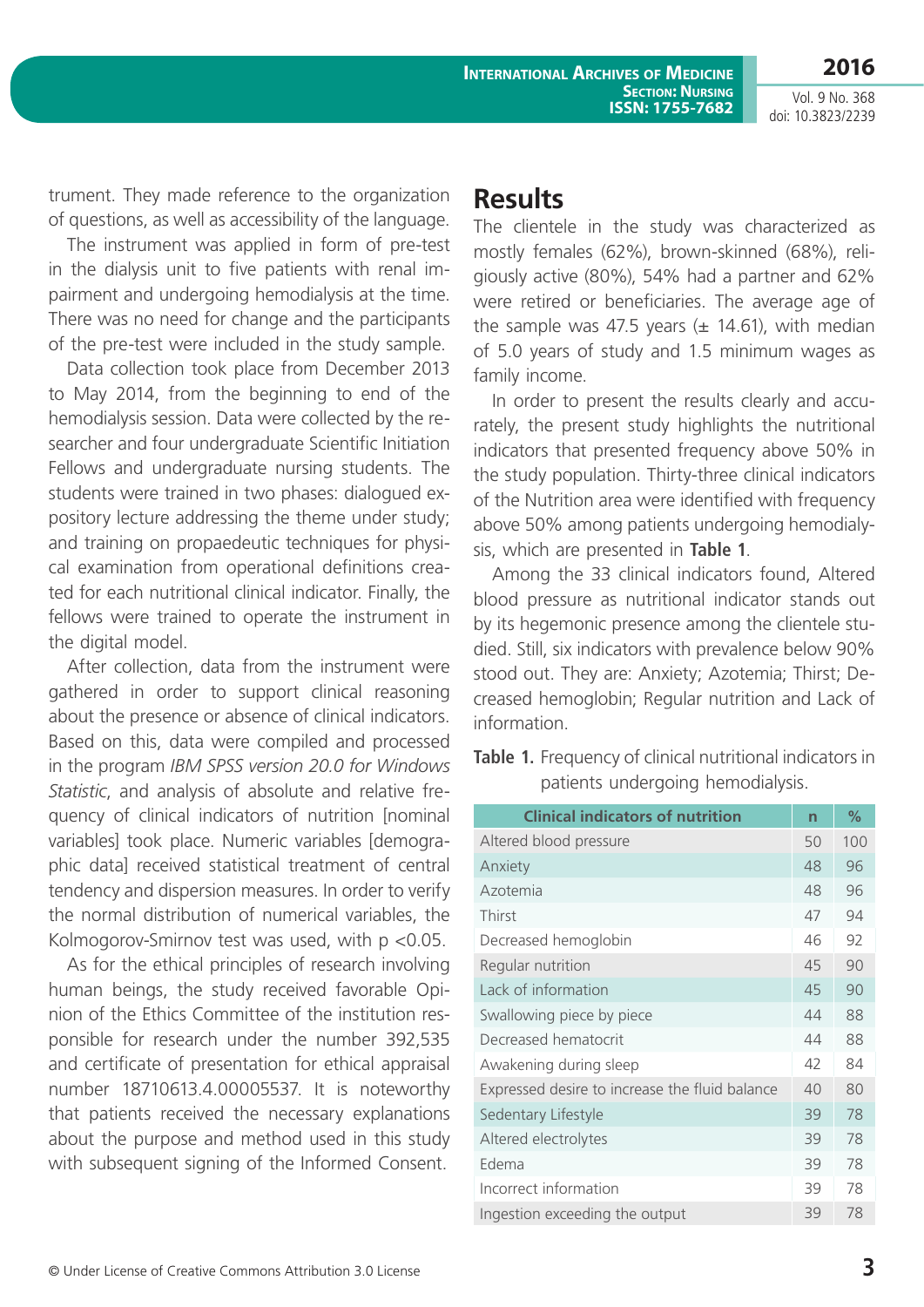Vol. 9 No. 368 doi: 10.3823/2239

| <b>Clinical indicators of nutrition</b>               | $\overline{n}$ | $\%$ |
|-------------------------------------------------------|----------------|------|
| Expressed desire to improve nutrition                 | 38             | 76   |
| Wrong ideas                                           | 38             | 76   |
| Hydrated mucous membranes                             | 38             | 76   |
| Without excessive thirst                              | 35             | 70   |
| Pulmonary congestion                                  | 31             | 62   |
| Adventitious chest noise                              | 31             | 62   |
| Change in breathing pattern                           | 30             | 60   |
| Increased pulse rate                                  | 29             | 58   |
| Adequate food consumption                             | 29             | 58   |
| Expressed knowledge about healthy food<br>choices     | 29             | 58   |
| Increased body temperature                            | 27             | 54   |
| Dysfunctional nutritional pattern                     | 27             | 54   |
| Attitude towards food consistent with health<br>goals | 26             | 52   |
| Heartburn                                             | 26             | 52   |
| Good tissue turgor                                    | 26             | 52   |
| Expressed knowledge about healthy drink<br>choices    | 25             | 50   |
| Adherence to an appropriate nutrition pattern         | 25             | 50   |

# **Discussion**

The identification of clinical indicators that reveal the occurrence of nursing phenomena is relevant to give direction to the professional practice. Thus, determining the most prevalent indicators related to nutritional aspects in hemodialysis patients favors the promotion and prevention in nursing. Also, it favors the early identification of these indicators so that morbidity and mortality risks in can be reduced this clientele, favoring the qualified attention based on scientific evidence and with focus on the promotion of patient safety.

Regarding the clinical indicators identified in this study, the relationship of these with electrolyte and nutritional disorders triggered by kidney disease and hemodialysis is evidenced by the hegemonic presence of the indicator Altered blood pressure. Study on factors related to weight gain in hemodialysis patients indicates that this aspect adversely affects blood pressure levels [9]. Moreover, the removal of

fluids during HD also has a direct influence on blood pressure, causing symptoms that may persist after the end of the hemodialysis [1]. This variation in pressure during hemodialysis is commonly associated with hypotension. Research about interdialytic complications presents hypotension as the main complication of this treatment, happening in more than 50% of dialyses [10].

The clinical indicators of nutrition Azotemia and Altered electrolytes also showed relation with the evolution of kidney disease and its treatment. Azotemia corresponds to the condition of accumulation of urea and creatinine in the blood, typical of decreased renal function and consequent accumulation of electrolytes [7]. Cross-sectional study with hemodialysis patients revealed incidence of azotemia in 100% of the sample and 88% in the case of Altered electrolytes [11].

Decreased hemoglobin and hematocrit were expressed in high levels among the clientele and this reflects the state of anemia, a common complication in renal patients that implies negative outcomes. Anemia in these patients may be exacerbated by iron deficiency, gastrointestinal bleeding, malnutrition, surgical procedures, losses in collections for exams and losses in dialysis [12]. A research conducted in northeastern Brazil also detected decreased hemoglobin in 73% of the sample and decreased hematocrit in 96% [9].

Pulmonary congestion, Adventitious chest noise, and Change in breathing pattern were common respiratory complications in cases of nutritional changes. These signs and symptoms suggestive of excess fluid are interrelated and characterize uremic syndrome, as well as indicate excessive intake of fluids responsible for high mortality rates [1,13].

Loss of the ability to excrete water and sodium causes fluid retention and subsequent development of hypertension and edema, including pulmonary congestion, as evidenced in the sample. Moreover, intracellular edema and hyponatremia can occur [13]. Edema was present in 78% of patients sur-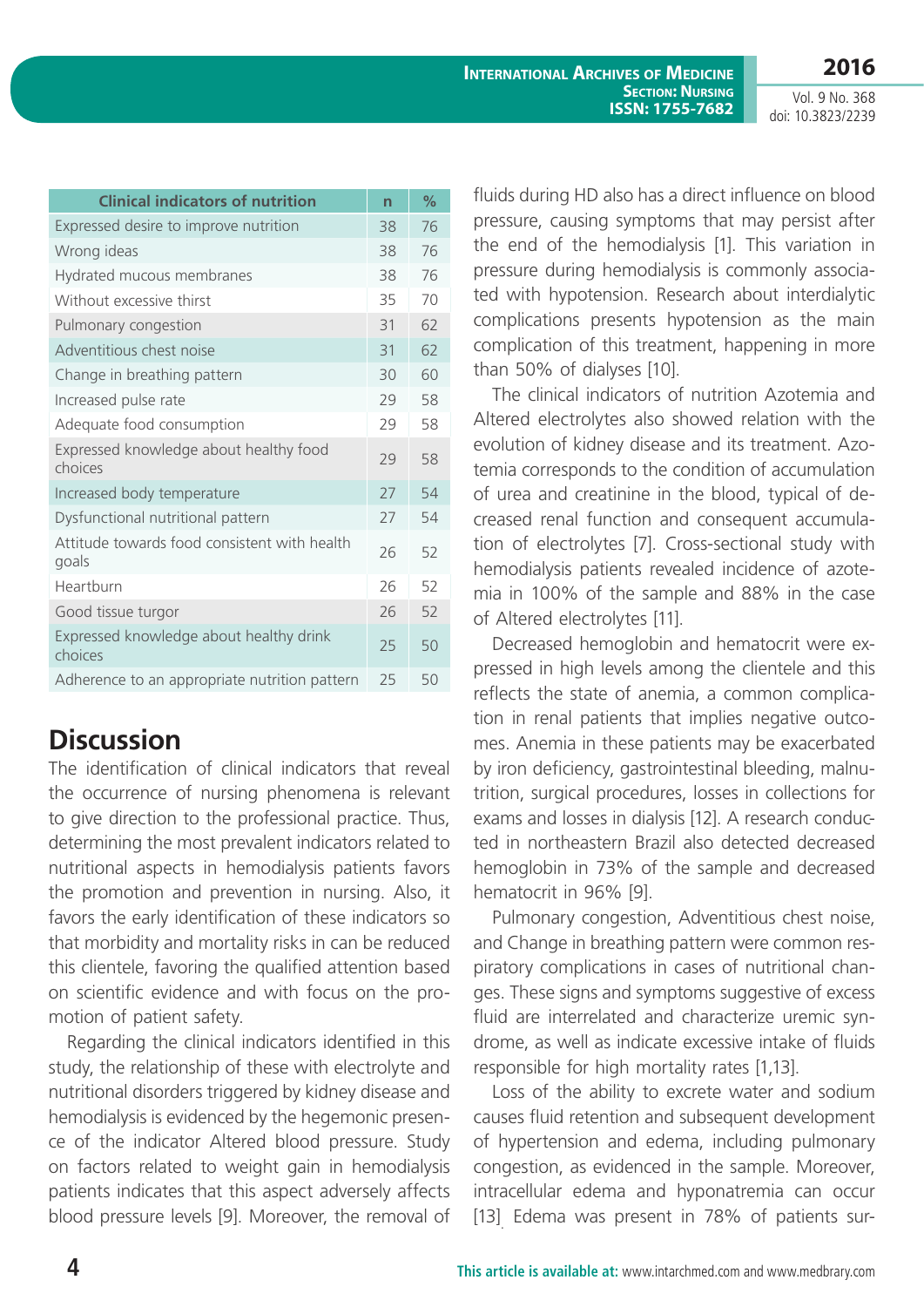**2016**

Vol. 9 No. 368 doi: 10.3823/2239

veyed, as well as Ingestion exceeding the output, confirming the influence of this indicator on the onset of edema, which is characterized as a positive water balance in the body [7].

Anxiety strongly reflected on renal dysfunction and was present in 96% of patients. This characteristic results from indirect electrolytic changes and is related to the occurrence of pulmonary congestion, which is an indication of pulmonary edema, implying inefficient gas exchange related to hypoxia and resulting from changes in ventilation and perfusion. The advance of this condition causes injury in spontaneous ventilation, which makes the patient increasingly apprehensive [14].

Thirst was reported by most of participants and this is associated with the strict water restrictions imposed by the treatment. It is also believed that sodium intake can be the most important contributor, because it stimulates the thirst mechanisms [7]. These indicators favor the intake of fluids of hemodialysis patients, which is linked to the most serious problems highlighted by these patients with high morbidity and mortality rates. Thus, giving attention to the occurrence of the nutritional clinical indicator Thirst favors early nursing intervention of health education through the adoption of palliative measures like the application of wet compress on the lips of patients.

Increased pulse rate and Increased body temperature were mentioned by the clientele and they are related to the loss of liquid volume during HD, which causes changes in blood pressure, such as hypotension, followed by an increase in the pulse rate [15]. Similarly, changes in body temperature are also related to hemodynamic changes, mainly due to heat flow between the extracorporeal system and the patient. In the case of temperature reduction during dialysis, peripheral vasoconstriction may occur, causing an increase in body temperature by reducing heat loss from the surface. The reverse mechanism is true, as vasodilation and subsequent hypotension may occur. Therefore, the choice of the appropriate temperature for the dialysis client is critical for hemodynamic stability and prevention of hypotension [15].

Expressed desire to increase the fluid balance, Hydrated mucous membranes and the account of the absence of excessive thirst also stood out in this study. These expressions mean that the patient adheres to the nutritional regimen instituted, probably due to the condition of being hospitalized, and because they are, therefore, followed by a health team through rehabilitation strategies. This reflects in improvements in nutritional and hydric state contributing to the reduction of morbidity and mortality [16]. The Good tissue turgor, present in 52% of the sample, can also be understood as a positive reflection of this monitoring.

Regular nutrition, Adequate food consumption, Attitude towards food consistent with health goals and Adherence to an appropriate nutrition pattern are clinical indicators that have significant frequencies and also indicate good adherence to nutritional therapy. It is known that a proper diet to the patient's health condition is offered, besides the support of the team, and this encourages nutritional improvement and consequent coping with the disease [17].

The clinical indicators of nutrition: Expressed desire to improve nutrition; Expressed knowledge about healthy food choices and Expressed knowledge about healthy drink choices corroborate the reflection on the hospital context in which these patients are inserted, bearing in mind the stimulus received by the patient through the constant presence of the health team and the whole technological and scientific apparatus [16]. Thus, a multidisciplinary performance for favoring positive clinical indicators of nutrition in hemodialysis clientele, favoring the safety of facing negative events, stands out as fundamental.

However, despite the fact that these patients expressed having knowledge about nutrition and liquids, Lack of information was identified, as well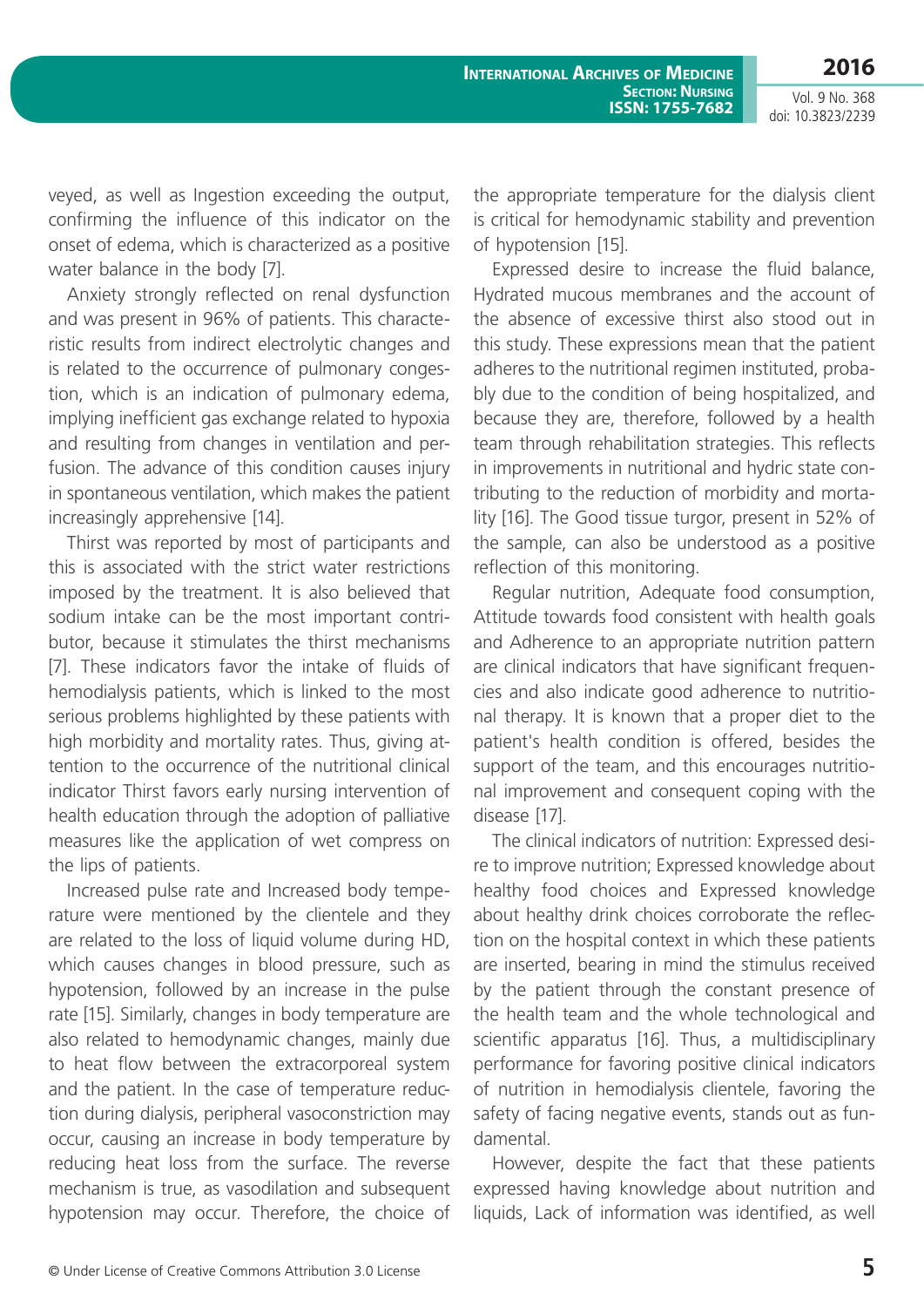**2016**

Vol. 9 No. 368 doi: 10.3823/2239

as Wrong ideas and also Incorrect information, all with relevant frequencies. This reality may reflect the unfavorable socio-demographic context in which individuals of the present study are inserted, highlighting the low level of education and low income. In addition, attention must be given to flows in education programs on kidney health. It is important to note that, for these patients, mortality rates are linked to the nutritional level [7,17].

Sedentary lifestyle and Dysfunctional nutritional pattern are practices that influence mortality among the renal clientele, and they were predominantly present in the clientele studied. Literature suggests that excessive body weight is a protective factor for cardiovascular mortality in patients undergoing HD and that the Body Mass Index has an inverse relationship with mortality rates due to these diseases. However, this is true only when considering the negative effect of malnutrition in these patients. Thus, weight control and adequate nutritional support bring benefits to hemodialysis patients [17].

Finally, the clinical indicator Swallowing piece by piece, Awakening during sleep and Heartburn are evidence of impaired swallowing according to NANDA International, which is defined as abnormal functioning of the swallowing mechanism associated with deficits in the oral, pharyngeal or oesophageal structure or function [8]. Therefore, these are not directly related to renal dysfunction, but affect the nutritional status of these patients and have a close relationship with the critical condition of the hospitalized patient, typical of the clientele studied.

## **Conclusion**

Thus, based on the above, the identification of clinical indicators of nutrition among hemodialysis clientele indicates the striking frequency of changes present in these patients in the field Nutrition, which shows the nursing phenomena related to the nutritional status of these clients. Thus, nursing interventions should be planned to this reality, with a view to obtaining accurate and effective positive results for nutritional safety of customers and consequent reduction of morbidity and mortality of these people.

The study leads to the conclusions that renal patients undergoing hemodialysis present clinical indicators of nutrition with significant frequency. Thirty-three clinical indicators in the Nutrition field related to human responses to renal dysfunction of hemodialysis patients, were identified. Among these, the following stand out: Altered blood pressure, Azotemia, Anxiety, Thirst, Decreased hemoglobin, Regular nutrition and Lack of information, all with high prevalence.

The clinical indicators identified in this study are subsidies for clinical judgment and diagnostic reasoning to identify the nursing diagnoses in order to translate nutritional phenomena of hemodialysis clientele that will drive the development of care plans that will meet the real needs of these patients. Therefore, as unique agents in the care provided to hemodialysis patient, nurses have the duty to investigate these signs and symptoms to lead to the systematization of effective assistance, achieving real changes in the clinical situation of hemodialysis patients. This will reflect in an improvement in the quality of life and will contribute to advancing the practice of care and the possible influence on morbidity and mortality indices.

The limitations found in the present study were related to its development in a single center, which minimizes the coverage of the results. However, the characteristics highlighted in this study are in line with other national and international contexts, which gives opportunity to more robustness to the evidence found. The development of new multicenter studies is suggested in order to enable the comparison of results, as well as new study designs that may promote the development of nursing interventions to complement the results of the present study.